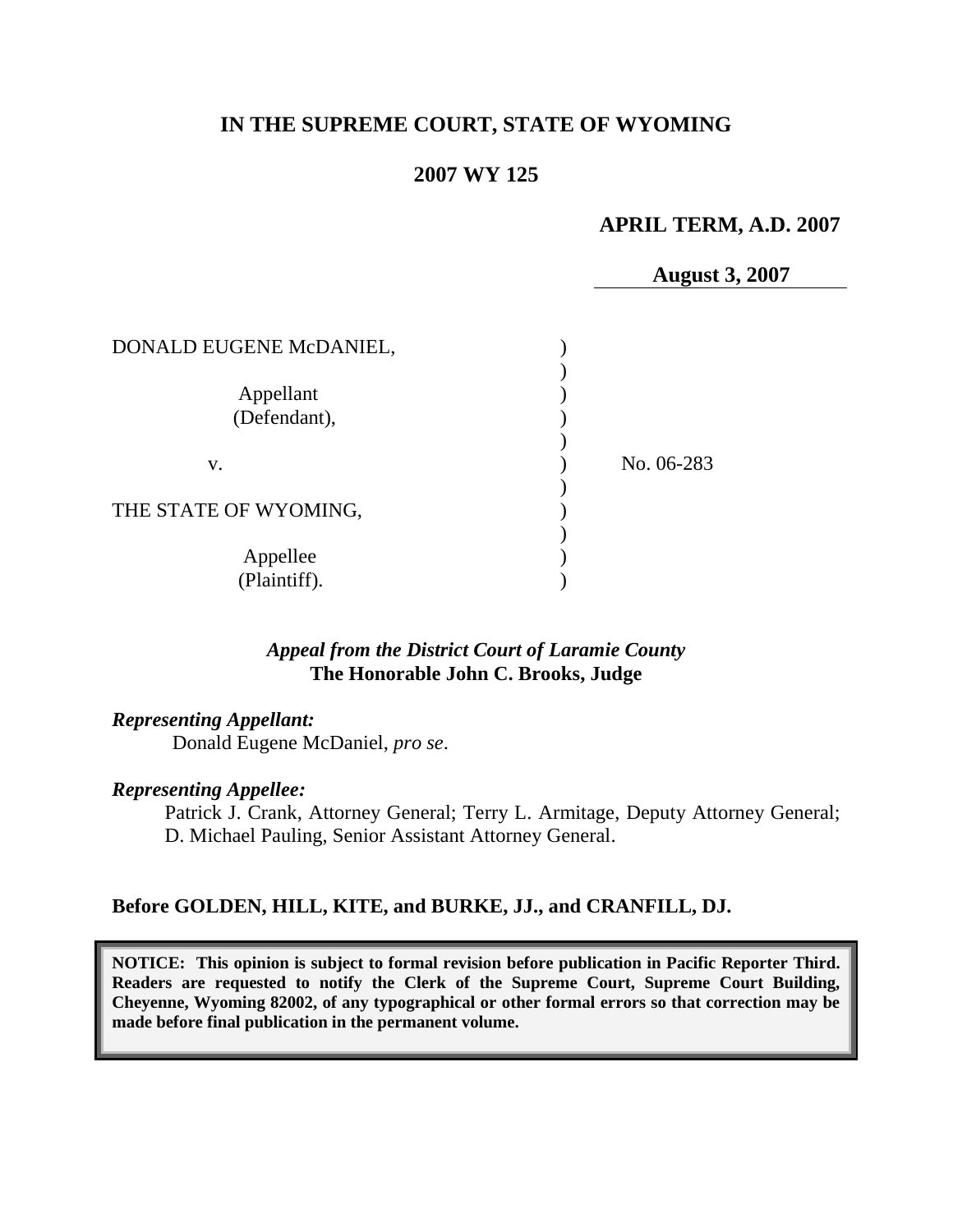## **CRANFILL, District Judge.**

[¶1] Mr. McDaniel appeals an order denying his motion to correct illegal sentence. He claims his sentences should have merged and run concurrently instead of consecutively. We affirm.

#### **ISSUES**

[¶2] We state the issue for review as follows:

Did the District Court properly deny Appellant's motion to correct an illegal sentence?

## **FACTS**

[¶3] On June 27, 1996, Mr. McDaniel was convicted by a jury of two counts of first degree sexual assault for forcing both vaginal and anal intercourse upon the same victim. The assaults were separated in time by only a matter of minutes or seconds. On September 12, 1996, Mr. McDaniel was sentenced to two consecutive terms of fifteen to twenty years in the state penitentiary.

[¶4] Mr. McDaniel appealed the conviction. The only issue presented on appeal was whether his right to speedy trial had been violated. This Court affirmed the conviction and sentence in *McDaniel v. State*, 945 P.2d 1186 (Wyo. 1997). After his conviction was affirmed, Mr. McDaniel filed a motion for sentence reduction pursuant to W.R.Cr.P. 35(b). The motion was founded upon Mr. McDaniel"s assertions that he had been a model inmate while incarcerated. The district court denied the motion.

[¶5] Mr. McDaniel then filed a motion to correct an illegal sentence in district court on February 21, 2003. One of the issues posed in the motion was whether the two sexual assault sentences should have merged and run concurrently. Mr. McDaniel asserted that the imposition of consecutive sentences was a double jeopardy violation. The district court denied the motion without explanation on March 3, 2003. Mr. McDaniel filed a motion to reconsider on March 24, 2003. The district court again denied the motion on May 8, 2003, explaining that the earlier denial was void for lack of jurisdiction.<sup>1</sup> On

<sup>&</sup>lt;sup>1</sup> Prior to trial, District Judge Grant had been peremptorily disqualified and then District Judge Voigt presided over the matter. Judge Voigt was then appointed to the Wyoming Supreme Court and Mr. McDaniel"s case was assigned to District Judge Kautz. Judge Kautz chose to deny the original motion to correct an illegal sentence. Not realizing Judge Grant had previously been disqualified from the case, Judge Kautz asked Judge Grant to sign the denial because the case originated in the First Judicial District and the paperwork was there and not easily available to Judge Kautz. In his May 8, 2003, denial of the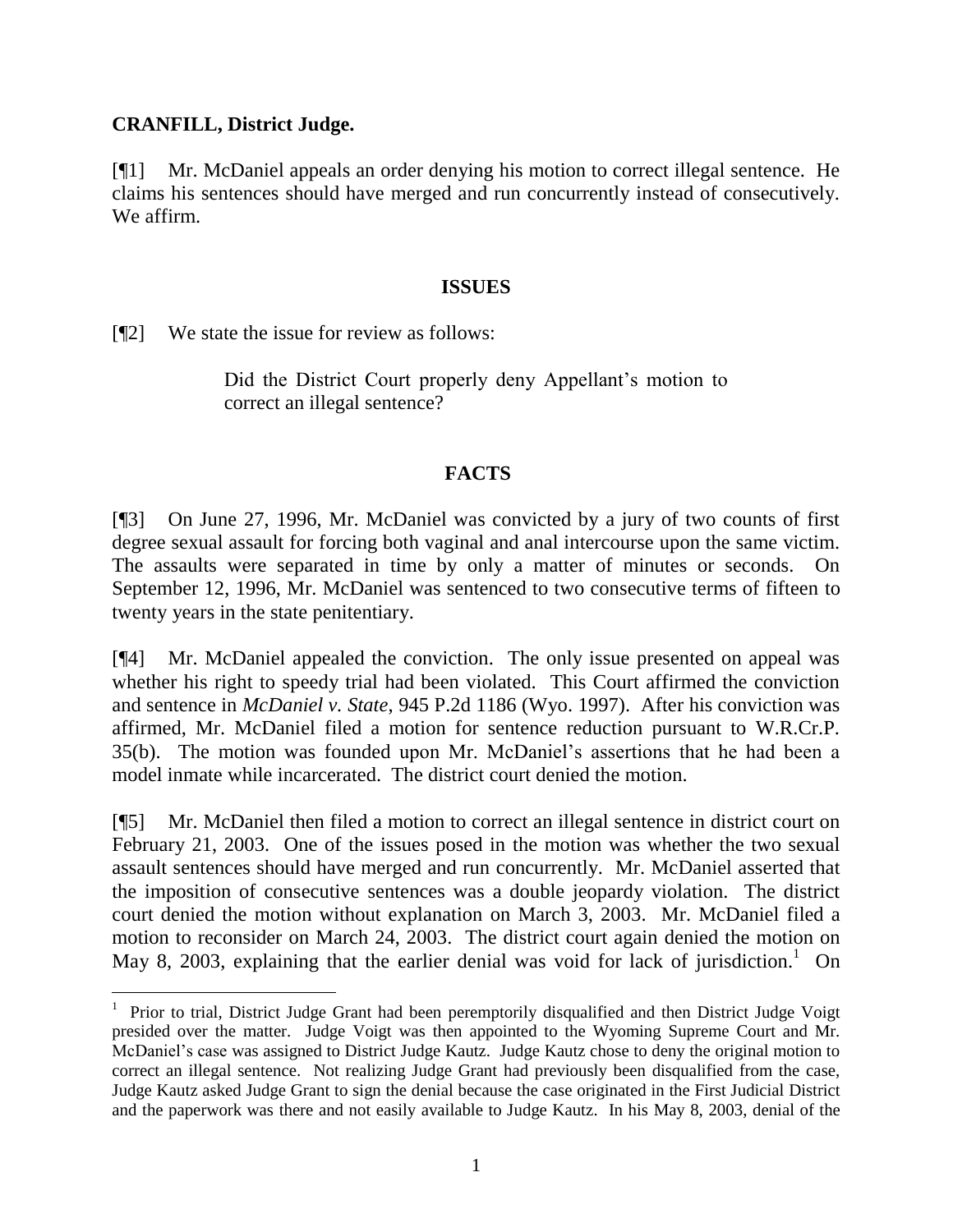August 7, 2006, Mr. McDaniel filed another motion to correct an illegal sentence with the district court. Although this motion provided substantially more legal analysis, the argument was essentially the same: Mr. McDaniel had received an illegal sentence because his sentences had not been merged and had been made concurrent instead of consecutive. On August 31, 2006, the district court again denied the motion. This appeal followed.

## **STANDARD OF REVIEW**

[¶6] This Court reviews a trial court"s denial of a motion to correct an illegal sentence by using an abuse of discretion standard. *Whitten v. State*, 2005 WY 55, ¶ 6, 110 P.3d 892, 894 (Wyo. 2005) (citing *Martinez v. State*, 2002 WY 10, ¶ 9, 39 P.3d 394, 396 (Wyo. 2002)). However, this discretion "is limited to a determination by the trial court as to whether the sentence was legal or illegal." *Id.*

[¶7] W.R.Cr.P. 35(a) allows a court to correct an illegal sentence at any time. "An illegal sentence is one which exceeds statutory limits, imposes multiple terms of imprisonment for the same offense, or otherwise violates constitutions or the law." *Brown v. State*, 2004 WY 119, ¶ 7, 99 P.3d 489, 491 (Wyo. 2004); *Ryan v. State*, 988 P.2d 46, 62-63 (Wyo. 1999); *Cardenas v. State*, 925 P.2d 239, 240 (Wyo. 1996). Whether a sentence is illegal is determined by referencing the applicable statute or constitutional provisions, and is subject to statutory interpretation. *Brown*, ¶ 7, 99 P.3d at 491; *Ryan*, 988 P.2d at 62-63. The determination of whether the appropriate rule was applied to a set of facts is a question of law, requiring *de novo* review. *Gould v. State*, 2006 WY 157, ¶ 7, 151 P.3d 261, 264 (Wyo. 2006).

#### **DISCUSSION**

[¶8] Mr. McDaniel contends that his sentence was illegal because the conduct with which he was charged consisted of one criminal transaction, and the elements of both crimes were the same. He argues that, as a result, his sentences should have merged and run concurrently instead of consecutively. Among other cases, Mr. McDaniel cites to *Bilderback v. State*, 13 P.3d 249 (Wyo. 2000) to support this argument.

[¶9] This Court will consider whether Mr. McDaniel"s argument is *res judicata* prior to addressing the merits of his argument. *Gould*, ¶ 14, 151 P.3d at 266. We have repeatedly held that claims brought pursuant to W.R.Cr.P. 35(a) are subject to the principles of *res judicata*. *McCarty v. State*, 929 P.2d 524, 525 (Wyo. 1996); *Lacey v. State*, 2003 WY

motion to correct an illegal sentence, Judge Kautz stated that the March 3, 2003, denial was void for lack of jurisdiction as Judge Grant had previously been disqualified from the case.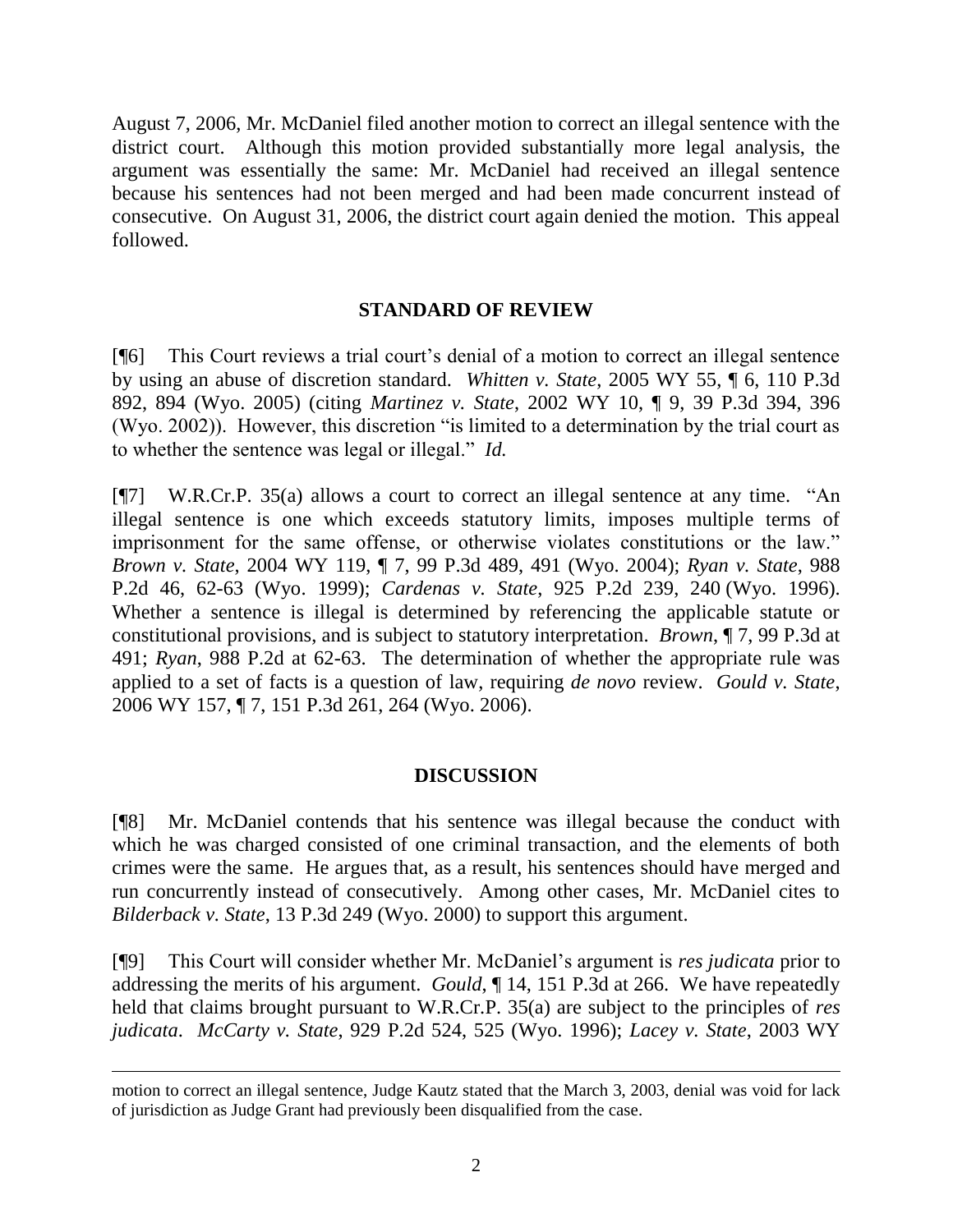148, ¶ 11, 79 P.3d 493, 495 (Wyo. 2003); *Dolence v. State*, 2005 WY 27, ¶ 6, 107 P.3d 176, 178 (Wyo. 2005); *Amin v. State*, 2006 WY 84, ¶ 5, 138 P.3d 1143, 1144 (Wyo. 2006). We have also repeatedly held that the *res judicata* doctrine applies when a defendant could have raised such an issue in an earlier appeal or motion for sentence reduction but did not do so. *Hamill v. State*, 948 P.2d 1356, 1358-59 (Wyo. 1997); *Mead v. State*, 2 P.3d 564, 566 (Wyo. 2000); *Gould,* ¶ 16, 151 P.3d at 266.

[¶10] Mr. McDaniel not only filed a direct appeal after his conviction, he also filed a motion for sentence reduction pursuant to W.R.Cr.P. 35(b). He could have presented his claim that his sentences should have merged in his direct appeal, but he did not do so. As a result, his present claim is barred under the doctrine of *res judicata*. It is also noted that Mr. McDaniel did not appeal the May 8, 2003, denial of his motion to correct an illegal sentence. This is an additional reason that his claim is *res judicata*.

[¶11] Although the Court is under no obligation to address the merits of Mr. McDaniel"s arguments, we note that his arguments are without merit. This issue was adequately addressed in *Frenzel v. State*, 938 P.2d 867, 869 (Wyo. 1997), where we stated:

> We have previously determined that "the Wyoming legislature intended to define sexual intercourse, fellatio and other acts of sexual intrusion as "*separate and distinct crimes*\*\*\*."" *Parker v. State*, 882 P.2d 1225, 1229 (Wyo. 1994) (*citing Padilla v. State*, 601 P.2d 189, 193 (Wyo. 1979)). Separate and distinct acts of sexual intrusion, even those separated in time only by a matter of seconds, can properly be punished as separate crimes without violating double jeopardy protections, *Baum v. State*, 745 P.2d 877, 882 (Wyo. 1987). Clearly, then, in Wyoming, it is the individual acts of sexual intrusion which are prohibited under W.S. 6-2-302.

> The charges against Frenzel involved seven incidents of sexual intrusion on four different occasions. On three of the four occasions, two sexual intrusions occurred. Even though those particular sexual intrusions occurred on the same date, and were perhaps separated in time only by a matter of minutes at most, each sexual intrusion by intercourse, fellatio, or other act is a separate and distinct crime and can be punished separately.

We find that the district court did not err in denying Mr. McDaniel's motion to correct an illegal sentence.